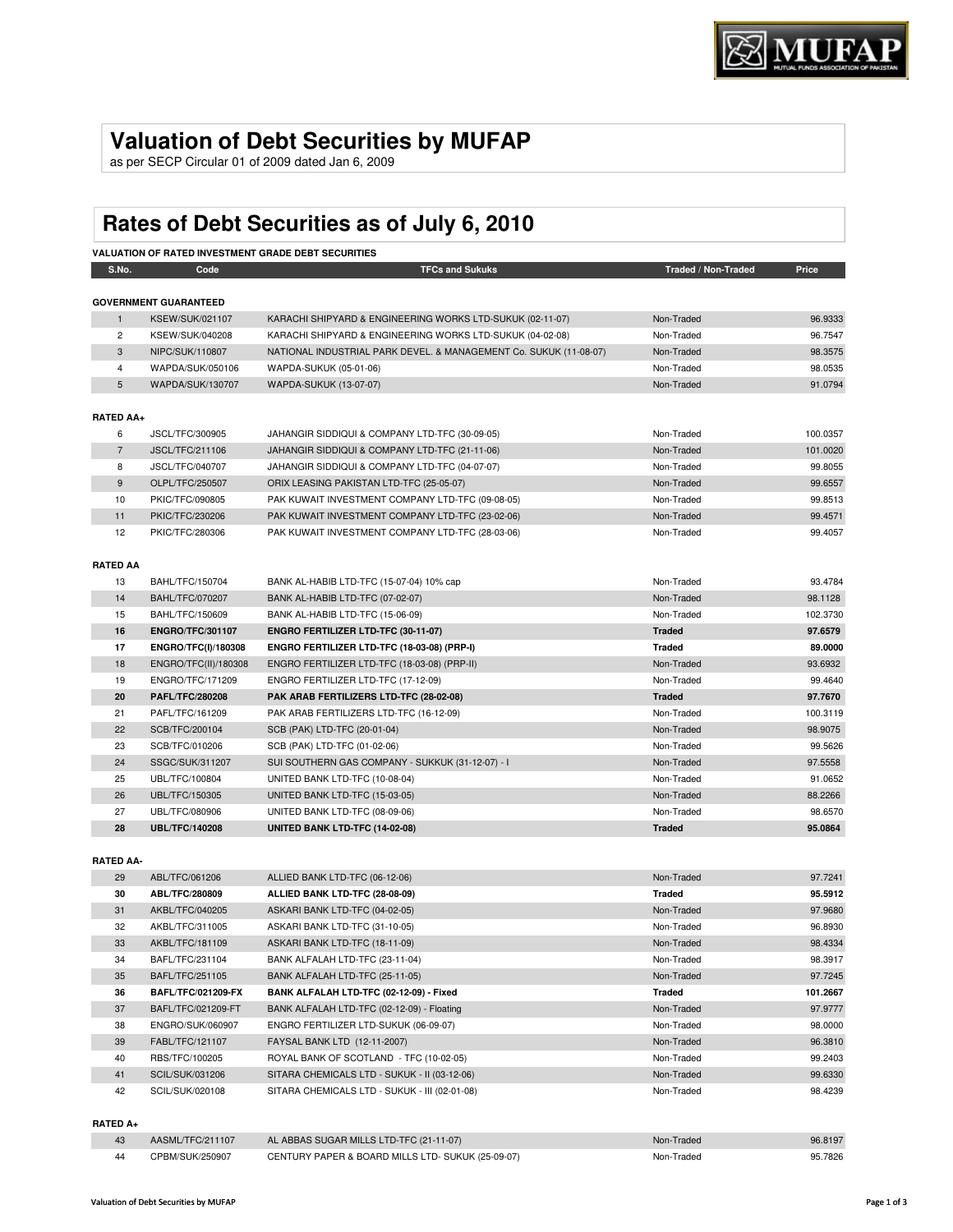

| 45 | EIBL/TFC/150307        | ESCORTS INVESTMENT BANK LTD-TFC (15-03-07)                          | Non-Traded    | 99.1542 |
|----|------------------------|---------------------------------------------------------------------|---------------|---------|
| 46 | FRSCL(A)/TFC/170107    | FINANCIAL REC'BLES SEC'ZATION CO. LTD-TFC CLASS "A"                 | Non-Traded    | 97.3943 |
| 47 | FRSCL(B)/TFC/170107    | FINANCIAL REC'BLES SEC'ZATION CO. LTD-TFC CLASS "B"                 | Non-Traded    | 97.3943 |
| 48 | HBFC/SUK/080508        | HOUSE BUILDING FINANCE CORPORATION LTD - SUKUK (08-05-08)           | Non-Traded    | 95.2953 |
| 49 | IGIBL/TFC/110706       | IGI INV. BANK LTD-TFC (FIRST INT'I INV. BANK LTD. - TFC) (11-07-06) | Non-Traded    | 99.3640 |
| 50 | KASBS/TFC/270607       | KASB SECURITIES LTD- TFC (27-06-07)                                 | Non-Traded    | 97.5468 |
| 51 | <b>NIB/TFC/050308</b>  | <b>NIB BANK LTD-TFC (05-03-08)</b>                                  | <b>Traded</b> | 96.0006 |
| 52 | PACE/TFC/150208        | PACE (PAKISTAN) LTD-TFC (15-02-08)                                  | Non-Traded    | 97.3433 |
| 53 | PMCL/TFC/310506        | PAKISTAN MOBILE COMMUNICATION LTD-TFC (31-05-06)                    | Non-Traded    | 98.6355 |
| 54 | PMCL/TFC/011007        | PAKISTAN MOBILE COMMUNICATION LTD-TFC (01-10-07)                    | Non-Traded    | 98.4692 |
| 55 | <b>PMCL/TFC/281008</b> | PAKISTAN MOBILE COMMUNICATION LTD-TFC (28-10-08)                    | <b>Traded</b> | 86.5000 |
| 56 | PEL/SUK/280907         | PEL-SUKUK (28-09-07)                                                | Non-Traded    | 98.0151 |
| 57 | PEL/SUK/300608         | PEL-SUKUK (30-06-08)                                                | Non-Traded    | 92.1678 |
| 58 | SNBL/TFC/050505        | SONERI BANK LTD-TFC (05-05-05)                                      | Non-Traded    | 96.2110 |

#### **RATED A**

I

| 59 | AZLC/TFC/050907    | ALZAMIN LEASING CORPORATION LTD-TFC (05-09-07) | Non-Traded | 99.7054 |
|----|--------------------|------------------------------------------------|------------|---------|
| 60 | AZLM/TFC/120508    | AL-ZAMIN LEASING MODARABA LTD-TFC (12-05-08)   | Non-Traded | 96.8321 |
| 61 | AML/SUK/210108     | AMTEX LTD.-SUKUK (21-01-08)                    | Non-Traded | 94.4225 |
| 62 | EBL/SUK/080908     | EDEN BUILDERS LTD. - SUKUK (08-09-08)          | Non-Traded | 95.6350 |
| 63 | JDWS/SUK/190608    | JDW SUGAR MILLS LTD. SUKUK (19-06-08)          | Non-Traded | 93.6201 |
| 64 | JDWS/TFC/230608    | JDW SUGAR MILLS LTD. TFC (23-06-08)            | Non-Traded | 93.5838 |
| 65 | OPTI/TFC/101007    | OPTIMUS LTD - TFC (10-10-07)                   | Non-Traded | 96.1460 |
| 66 | OLPL/SUK/300607    | ORIX LEASING PAKISTAN LTD-SUKUK (30-06-07)     | Non-Traded | 96.6490 |
| 67 | OLPL/TFC/150108    | ORIX LEASING PAKISTAN LTD-TFC (15-01-08)       | Non-Traded | 95.7577 |
| 68 | TRAKKER/TFC/150907 | <b>TRAKKER (15-09-07) - PPTFC</b>              | Non-Traded | 99.1617 |
| 69 | WTL/TFC/281106     | WORLDCALL TELECOM LTD.TFC (28-11-06)           | Non-Traded | 98.2223 |
| 70 | WTL/TFC/071008     | WORLDCALL TELECOM LTD-TFC (07-10-08)           | Non-Traded | 95.0127 |

### **RATED A-**

| AVH/TFC/300409   | AVARI HOTELS-TFC (30-04-09)                | Non-Traded | 93.3268 |
|------------------|--------------------------------------------|------------|---------|
| KASHF/TFC/051107 | KASHAF FOUNDATION - TFC (05-11-07)         | Non-Traded | 99.8199 |
| SSML/SUK/270907  | SHAHMURAD SUGAR MILLS LTD-SUKUK (27-09-07) | Non-Traded | 95.2971 |

#### **RATED BBB+**

| 74 | BRRGM/TFC/070708 | BRR GUARDIAN MODARABA (07-07-08)          | Non-Traded | 87.4345 |
|----|------------------|-------------------------------------------|------------|---------|
| 75 | QTML/SUK/260908  | QUETTA TEXTILE MILLS LTD-SUKUK (26-09-08) | Non-Traded | 83.1175 |
| 76 | SEARL/TFC/090306 | SEARLE PAKISTAN LTD-TFC (09-03-06)        | Non-Traded | 97.6458 |
| 77 | SMEL/TFC/160708  | SME LEASING LTD-TFC (16-07-08)            | Non-Traded | 96.5975 |

#### **RATED BBB**

|                   | TELE/TFC/270505  | TELECARD LTD-TFC (27-05-05)              | Non-Traded | 90.0646 |  |
|-------------------|------------------|------------------------------------------|------------|---------|--|
| 78                | TRIBL/TFC/151105 | TRUST INVESTMENT BANK LTD-TFC (15-11-05) | Non-Traded | 98,5783 |  |
| 79                | TRIBL/TFC/040708 | TRUST INVESTMENT BANK LTD-TFC (04-07-08) | Non-Traded | 90.2510 |  |
|                   |                  |                                          |            |         |  |
| <b>RATED BBB-</b> |                  |                                          |            |         |  |

| 80 | PAFL/TFC/140108 | AGRITECH LTD-TFC (14-01-08)   | Traded<br>Non-1 | 84.1364 |
|----|-----------------|-------------------------------|-----------------|---------|
| 81 | PAFL/SUK/060808 | AGRITECH LTD-SUKUK (06-08-08) | Non-Traded      | 1.461   |

#### **VALUATION OF RATED NON-INVESTMENT GRADE DEBT SECURITIES**

| S.No.          | Code             | <b>TFCs and Sukuks</b>                                  | Traded / Non-Traded | Price   |
|----------------|------------------|---------------------------------------------------------|---------------------|---------|
| $4 * *$        | FDIBL/TFC/110907 | FIRST DAWOOD INVESTMENT BANK LTD. TFC (11-09-07)        | Non-Traded          | 70.9689 |
| $\overline{2}$ | GLL/TFC/040708   | GRAYS LEASING LTD. - TFC (04-07-08)                     | Non-Traded          | 75,0000 |
| $3***$         | SPLC/TFC/130308  | SAUDI PAK LEASING COMPANY LTD-TFC (13-03-08)            | Non-Traded          | 72.7827 |
| 4              | SLCL/SUK/010607  | SECURITY LEASING CORPORATION LTD-SUKKUK (01-06-07) - I  | Non-Traded          | 75,0000 |
| 5              | SLCL/SUK/190907  | SECURITY LEASING CORPORATION LTD-SUKKUK (19-09-07) - II | Non-Traded          | 75,0000 |

#### **VALUATION OF NON-RATED INVESTMENT GRADE DEBT SECURITIES**

| S.No. | Code            | <b>TFCs and Sukuks</b>             | Traded / Non-Traded | Price   |
|-------|-----------------|------------------------------------|---------------------|---------|
|       | DAWH/SUK/180907 | DAWOOD HERCULES-SUKUK (18-09-07)   | Non-Traded          | 98.0720 |
|       | SEL/SUK/160707  | SITARA ENERGY LTD-SUKUK (16-07-07) | Non-Traded          | 98.3228 |